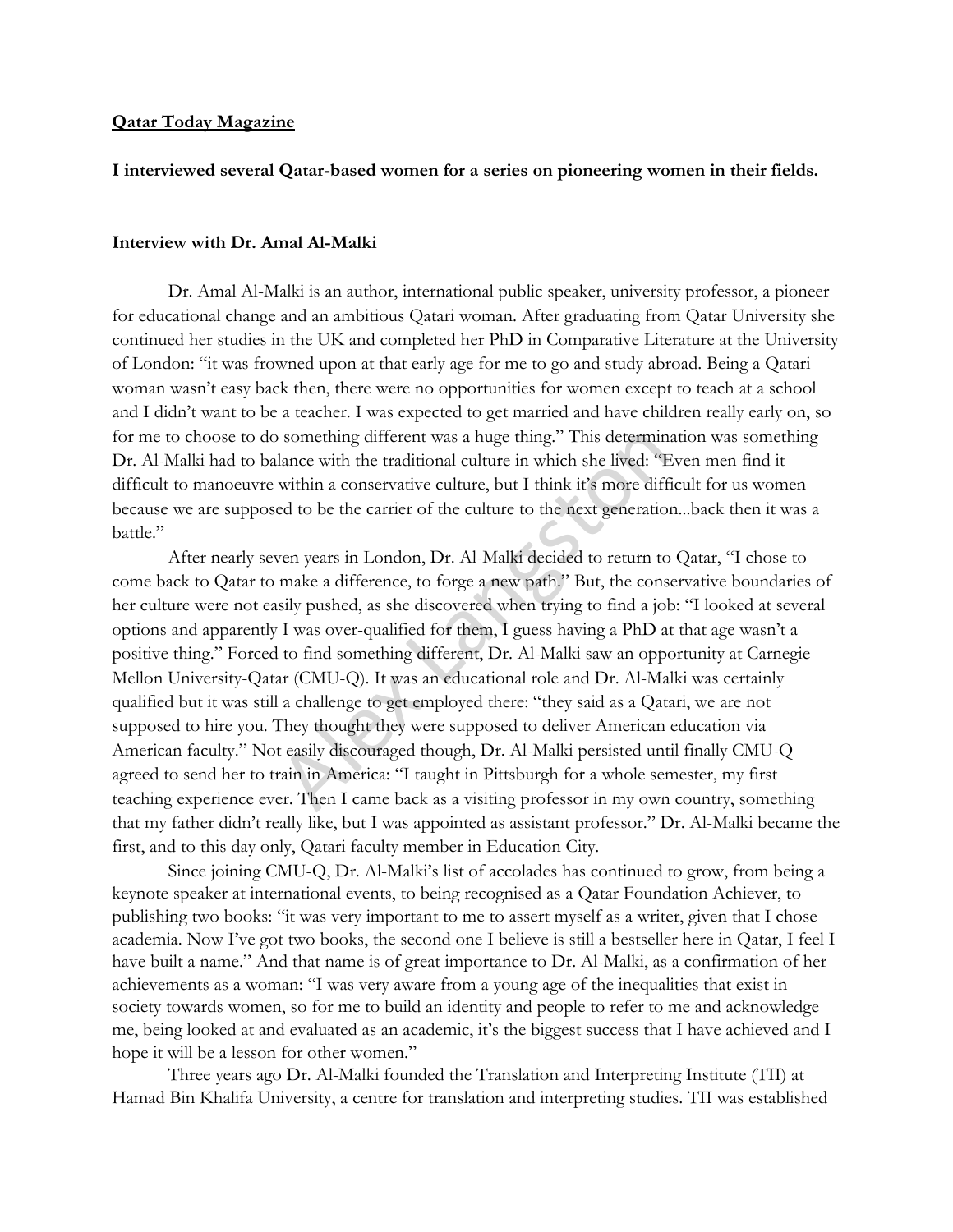in recognition of the growing importance of communication between different cultures and societies, which Dr. Al-Malki strongly advocates: "I see myself as a global citizen, I"m a local, I"m a Qatari and I"m very proud of my roots definitely, but at the same time I aspire to be a global citizen. I believe in equality, tolerance and multiculturalism." TII"s growing recognition locally and internationally stands as one of her proudest accomplishments: "I"m the founder of TII, I"ve been running it for 3 years and even if I leave at some point, this is my legacy."

Dr. Al-Malki has an undeniable, natural readiness to make gutsy choices: "I love the challenge. I think by nature I"m a bit rebellious." But forging a brand new path is not easy, and she acknowledges the crucial role her family has played: "One of the things my generation lacked drastically was role models, but we are products of culture, parents. I would not have achieved what I have if I did not have an open-minded, progressive father, and now a lovely husband who supports me." As a role model for women everywhere, Dr. Al-Malki embodies a capacity for change that she truly believes is possible: "Having a critical mass to effect change is very important, but we know that change can start with one person. First of all we need to educate women, we need to empower women, and they need to know their rights." And she encourages women to take chances: "I would say follow your dreams. I wouldn"t take "no" for an answer. The challenges that I had to face and the *way* I faced them is what made me who I am; it is what shaped my personality."

Dr. Al-Malki has traversed a rocky route to success, but even after receiving tenure at CMU-Q, she has no intention of slowing down: "I still want to write and publish books and I want to make sure that TII is recognised and acknowledged internationally as a centre of excellence in translation and interpreting. I just want to continue doing what I"m doing." After all of her hardwon battles Dr. Al-Malki has found contentment: "I could have done this better, I could have done that better, but I"ve learnt from every mistake. If you changed something, you would change as a person and I think I"m at peace with who I am right now." they need to know their rights." And she encourages werd reams. I wouldn't take 'no' for an answer. The chall them is what made me who I am; it is what shaped mas traversed a rocky route to success, but even after rector o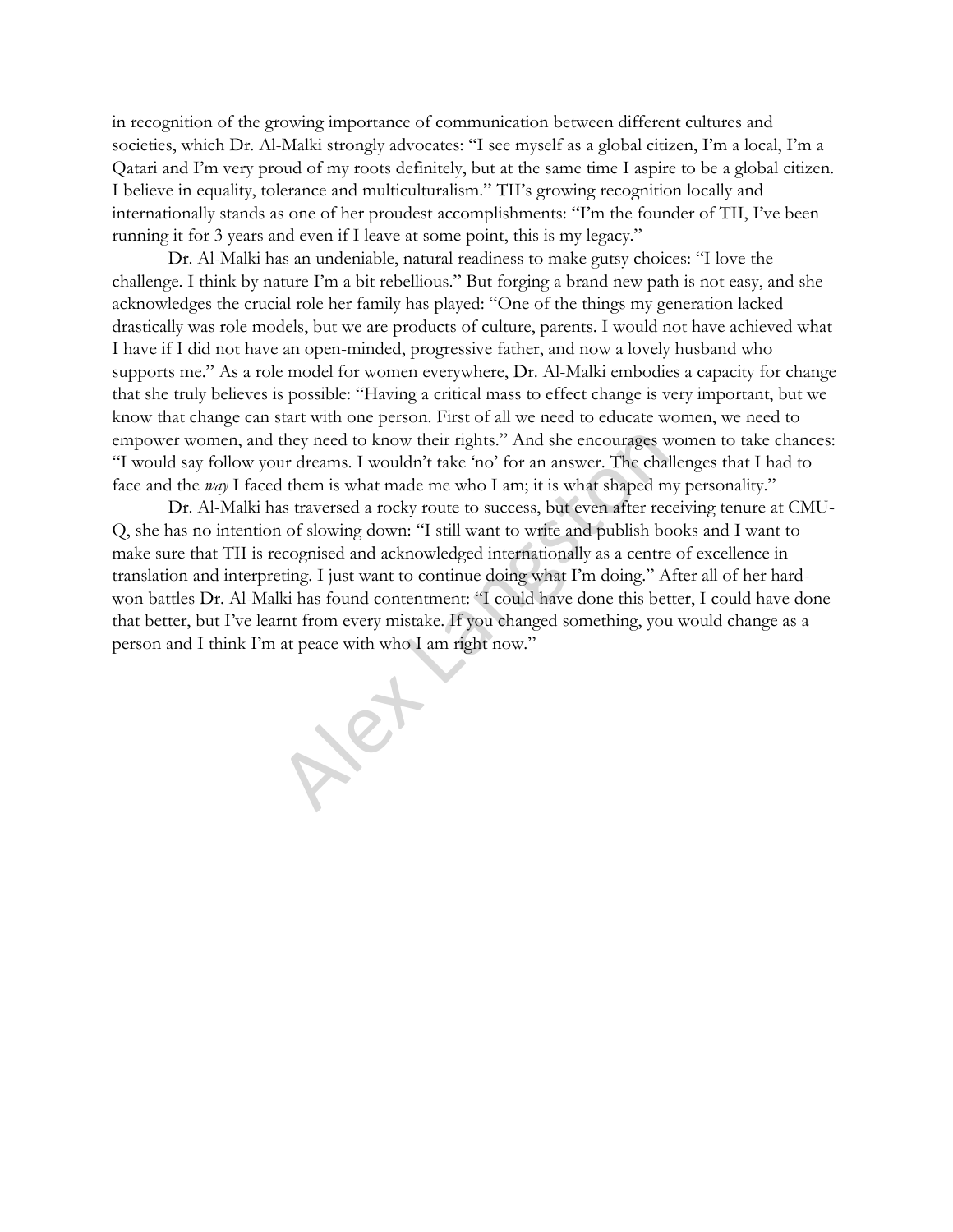### **Interview with Carolin Zeitler**

As founder and CEO of How Women Work, and a successful businesswoman, coach and author, Carolin Zeitler is on a mission to empower all women. After arriving in Qatar just over seven years ago, she found herself amongst a group of ambitious women who had no real platform for their ideas: "I first started with a small group called *These Ladies Mean Business*, and about 15 of us would critique each other"s business ideas, or do presentations to each other – to help each other out." The impact that this small group had on those involved led to the inception of How Women Work (HWW) in 2009, and the annual conference the following year. Arguably, what is most distinctive about the HWW enterprise is its longevity, "it's not only a conference anymore, it is a community and its a community that has survived over many years, and in that I think its special, I think it is different from the other initiatives in Doha."

The unique set of challenges that Doha presents for business owners and professionals is something that Carolin became aware of the hard way when starting HWW: "...every year something completely unexpected happened. One year our venue was cancelled about five weeks before the conference, the hotel called and said they had to cancel all events that were booked for the next three months!" The often transient nature of Qatar in particular made starting a business here tricky, and Carolin admits that continuity is difficult to maintain: "it is difficult to improve the standard every year, which is obviously our goal. If you have more long term employees it is much easier to grow." Yet in 2008 when Carolin started her own corporate coaching business, Arcata Interactive Communication Coaching, this atmosphere of change turned into a blessing in disguise as she pioneered the field: "When I first went out to companies I actually had to educate them about what coaching is, which I think enables you to kind of bias the market a little bit in your favour. Being the first person to talk to people about coaching has enabled me to give them a certain idea about what coaching means." became aware of the hard way when starting HWW: '<br>happened. One year our venue was cancelled about fr<br>alled and said they had to cancel all events that were be<br>ten transient nature of Qatar in particular made starting<br>t co

The challenge of being a woman in business was also something Carolin was able to turn to her advantage: "I have actually often felt that it's an advantage to be a woman, I've often felt that people would be more inclined to give me five minutes of their time, to at least give me a chance to talk to them." In the end, for Carolin, those hard won battles were the toughest lessons but the most rewarding: "You definitely grow a lot of resilience but when you are a pioneer you have to find these early adopters, you have to find people who are willing to take the risk."

Resilience was, and continues to be, a vital skill for Carolin as an entrepreneur and businesswoman, and she emphasises the particular importance of having that core of strength when starting out: "I would sit awake at 3 o'clock in the morning and think all sorts of horrible thoughts because there was a huge challenge and at that moment, I couldn"t see how I could fix it. During the daytime it was 'go go go', but in the night is the time when you need something you can connect to. For me it's always been my spiritual belief, but it's whatever carries you through those moments, you need something that helps you see that light at the end of the tunnel." The support of her family from a far was also a source of strength, and notwithstanding the challenges of balancing work and family life, her daughter has always been a huge help: "...despite the fact that this it is changing in today's society, I do think it's still more of a challenge for a woman than a man to maintain the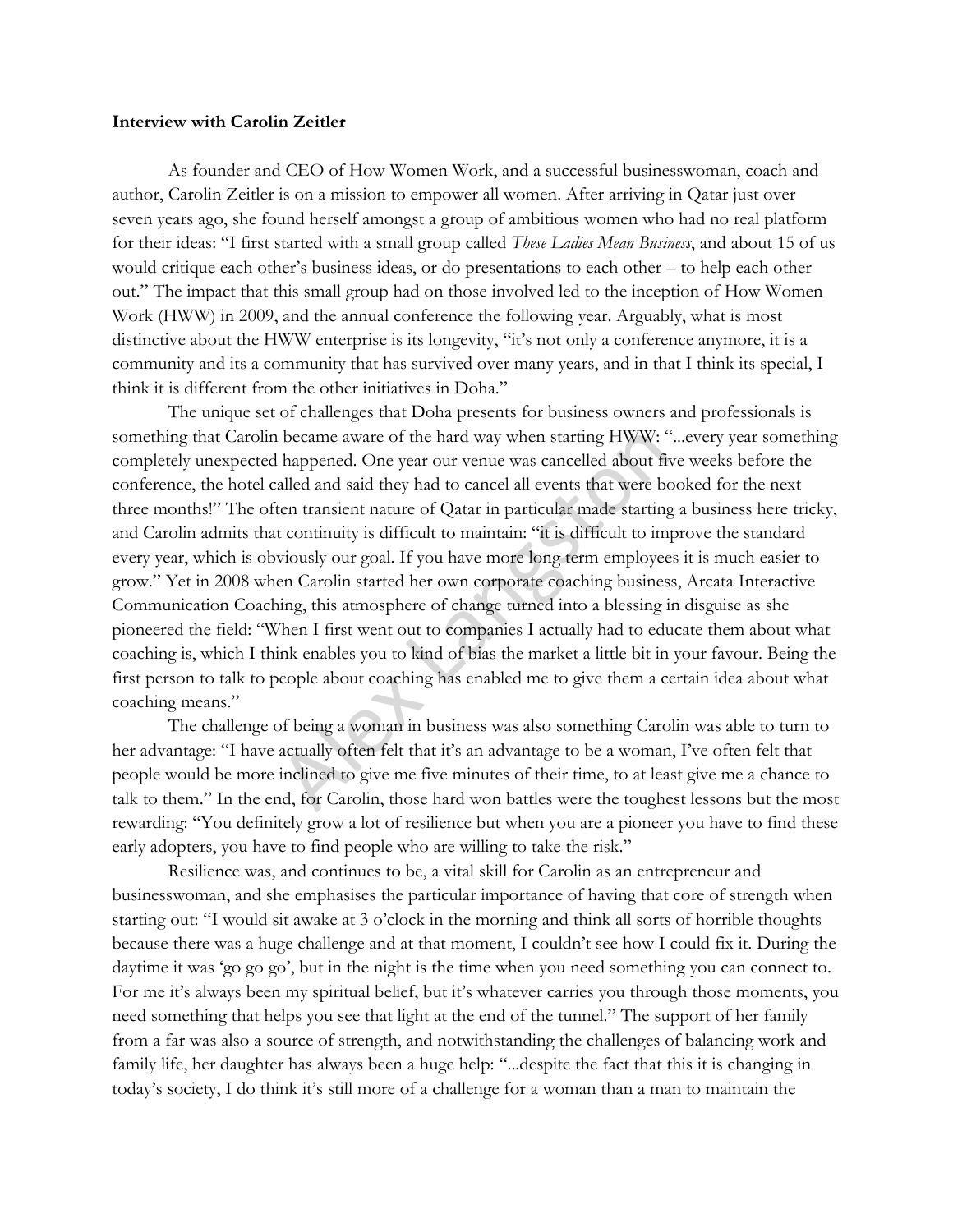balance between the work and the family life. My daughter has been very supportive, for the last 3 years she has actually been our official photographer at the conference."

When asked if she would change anything she has done since coming to Qatar, Carolin is resolute: "there are a lot of things that I have learned along the way and if I was back there with the knowledge I have now, there are things that I could do better, but everything has had its purpose. It all makes sense when you look back, how I had to go through this journey of growth and development and how everything along the way taught me something. So really I wouldn"t have it any other way." This certainty is arguably rooted in a belief that situations are what you make of them – something which this year"s HWW conference theme "Be the Change" focuses on: "For me it's all about being the change that you want to see in the world. If you think of what isn't happening in society that you would like to see, try and take a step towards that, towards filling that gap."

That is exactly what Carolin intends to do with her next project on the benefits of coaching for female executives, something she hopes will fill a gap in current research on coaching: "our goal is to make coaching more tailored to the real needs of female executives here in Qatar. It's always difficult to explain the benefits of something that is fairly new, so having that research will also help and contribute to actually verifying that there is a benefit to it." It is this inclination towards being a trailblazer that makes Carolin a pioneering woman.

benefits of something that is fairly new, so having that<br>benefits of something that is fairly new, so having that<br>ally verifying that there is a benefit to it." It is this incline<br>Carolin a pioneering woman.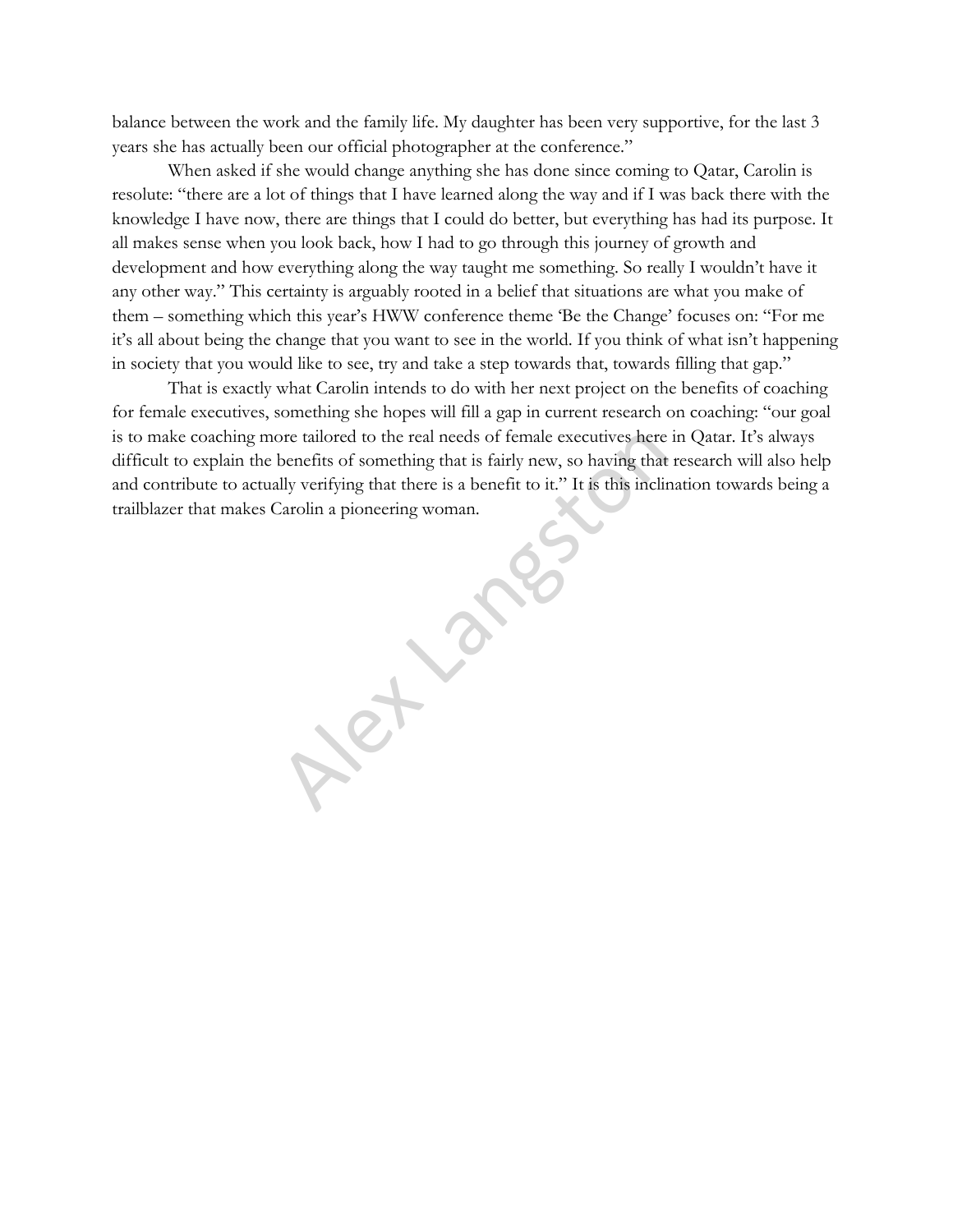#### **Interview with Fatima Sultan Al-Kuwari**

As Director of Public and Community Relations at Ooredoo since 2012, Fatima Sultan Al-Kuwari has been the proud spokesperson of a company that she believes "foster the right environment for women to grow as leaders." She began her career as the head of Ooredoo's social media in Qatar, where she helped launch the first community-driven customer help site: "Ooredoo was a pioneer in using social media to speak to customers in Qatar, and I"m proud to have been involved in this initiative from the beginning." Women in leadership roles were a rarity when Fatima at this time, and the nature of a technology driven business was an added challenge: "proving that I could keep-up in a predominantly male orientated sector was a big challenge, but it also pushed me to work harder and be better than I thought I could be." Inspired by her company"s belief and the support of her family, Fatima came to believe that it was possible to be whatever she wanted to be: "I knew that I had the backing of my company and those close to me, so in that sense I couldn"t fail."

A supportive work and home environment were important in enabling Fatima to climb the career ladder, and she doesn"t view her gender as something which made her any different at work: "What type of person you are defines how you approach a challenge and in my experience I don"t work differently from any other colleague, male or female, when it comes to every-day work challenges." Instead, reaching her career goals and working hard in her profession is what distinguishes Fatima and what enables her to be an advocate for women: "I want to be a role model for all women in Qatar, especially young people, and being able to show women that they can get to where they want to be is a great feeling." Her position at Ooredoo is providing Fatima with the knowledge and skills in corporate social responsibility (CSR) with which she can expand her influence to a wider community: "Leading the community relations side of Ooredoo has helped me make an impact in the CSR sector in Qatar and champion women across my field, and this is something that I feel very proud of." This is also a role that Fatima takes very seriously: "I do believe that it comes with great responsibility, such a role provides me with platform to reach a wider audience and give back to communities of women." rork and home environment were important in enablin<br>doesn't view her gender as something which made her<br>you are defines how you approach a challenge and in m<br>my other colleague, male or female, when it comes to to<br>aching h

With a personal goal to: "have a positive impact in the lives of anyone that I interact with on personal and professional levels," Fatima is ambitious in her desire to develop Qatar and the world around her. At the same time, she also acknowledges the effect the journey to success has had on her own life: "it did have a positive impact on me with regards to honing my interpersonal skills overall, as well as learning to balance business and community needs to benefit everyone in Qatar." For Fatima the subtle shift her career has taken away from the technological side of the business has meant a shift in her ambitions too: "Everyone has things that they would have done differently, and years ago I might have said that I wanted to focus more the social media and technological side of my job, but now, looking at all the initiatives and community events we have achieved I wouldn"t change a thing." And a positive outlook on life means that Fatima has no regrets: "I believe life is always full of opportunities and new challenges, there is always a way to improve things and make them better one way or another."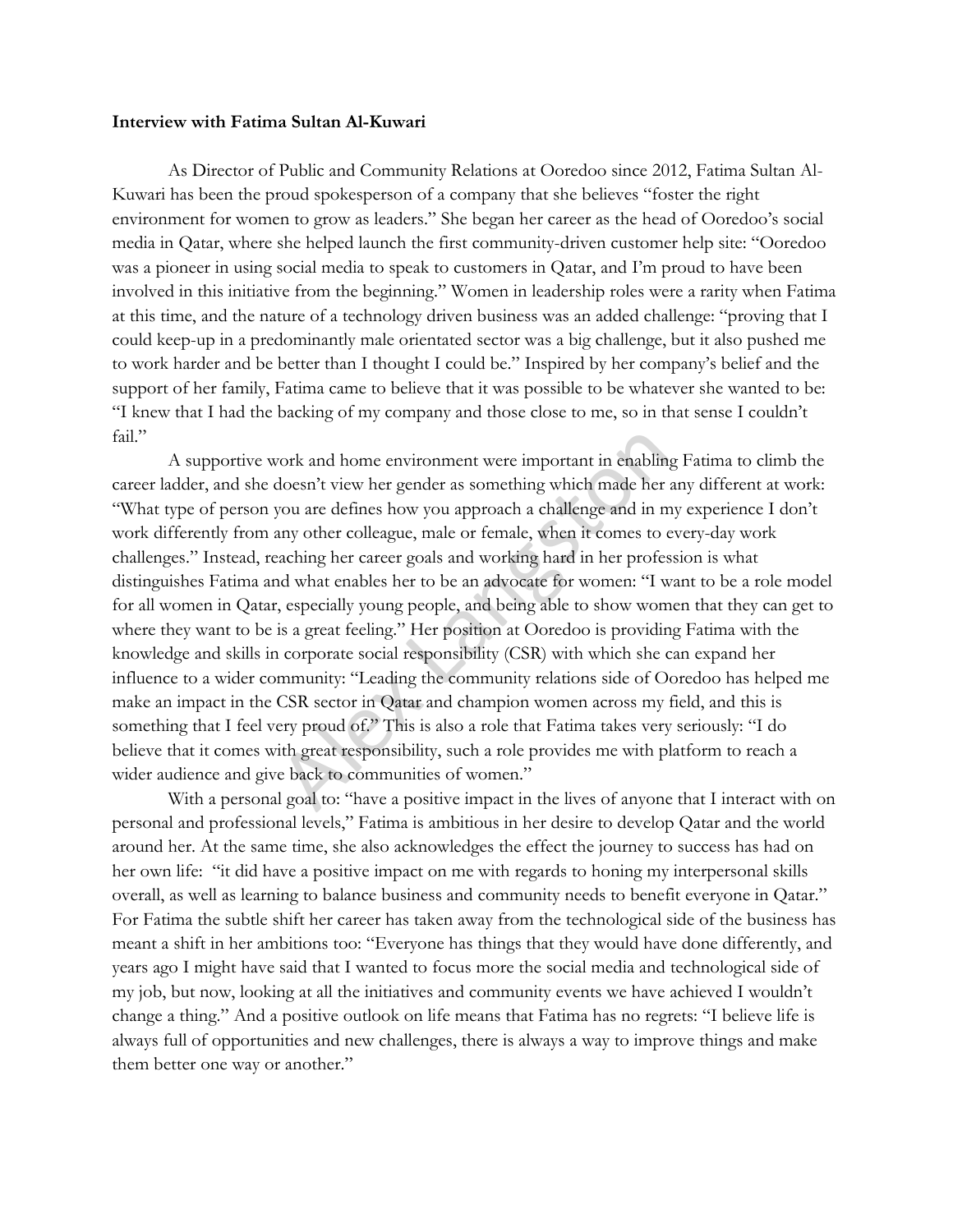It is this belief in the possibility for change that has continued to drive Fatima: "believing in yourself first is key to any success, if you put enough effort in with the right knowledge you can achieve whatever you want." For Fatima knowledge is the key to success, whether just beginning a career or aiming to move forward in a profession: "I am a big believer in continuous development and training. I do recommend reading at least one good book every month, because "leaders are readers'."

This strong belief stems from her religion, but whilst she cites Islam as her original encouragement to read, she also acknowledges the power of self-belief when trying to develop oneself: "To be the change is to take ownership of our lives and change within ourselves first to be able to change anything around us. Stop the negative attitude and criticism, and substitute it with actions." It is this view which gives Fatima the ability to be a pioneer - in her profession, for the community around her, for her country as a whole, and within herself.

Alexander Landsch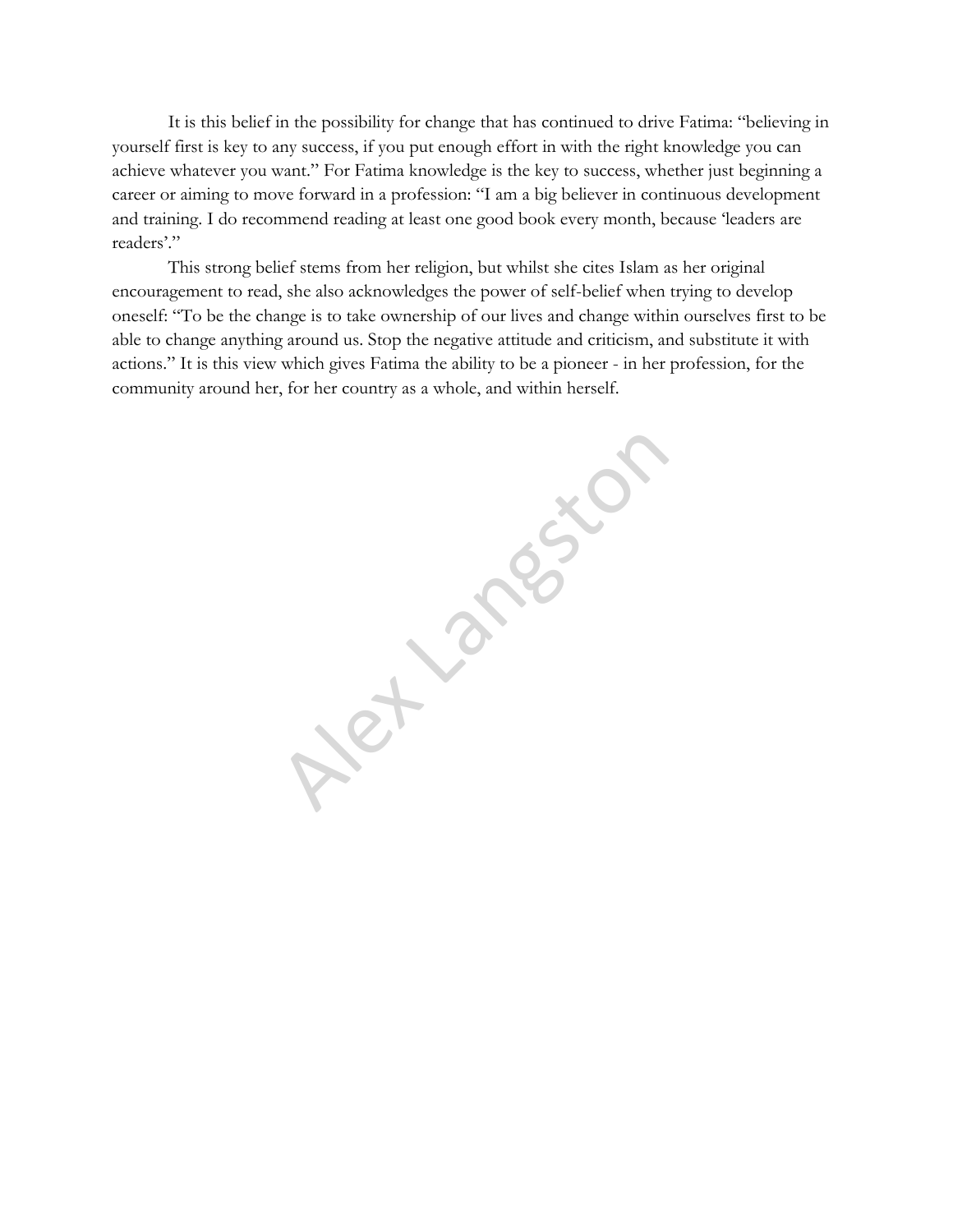### **Interview with Lauren Fryer**

Lauren Fryer is a marketing and communications expert whose successful media career has seen her work with a range of prestigious companies in both television and publishing, from the BBC and CNN to TIME Magazine and Harpers Bazaar. After working in Melbourne, London and Dubai, Lauren was appointed Director of PR & Marketing for The Ritz-Carlton Doha, and moved to Qatar in 2008. Less than three years later she spotted an opportunity to channel her experience and industry knowledge into a new project, and in 2011 Lauren founded her own marketing agency, Qanect: "In an industry that is already significantly male dominated, not only was it "a first" in Doha, but it's also not very common in the world of media in general."

The male dominated marketing world that Lauren was used was somewhat amplified in Qatar, though she never let it slow her down: "I was very much aware I was a women "working in a man"s world", but in Qatar it was more prevalent across my clients, setting up the business with government entities, my partners etc. I never thought, oh I"m a women, this is going to be harder for me, I always thought, I"m a women, so let this work just right for me!" And it was this positivity that helped Lauren when things became challenging: "Walking into the ministry of business and trade as a white, blonde and single female, or attending your first pitch, where the panel is entirely men, and all talking in another language was very daunting – but you very quickly realize that persistence is key; so is a nice smile, a professional candor and knowing your information. And not taking no for an answer!"

Lauren soon recognized that she could use her skills and, what may be typically female, traits, to her advantage: "As women we over think, over analyze. This can sometimes work in our favour - we have back up plans for back up plans, we have options 1, 2 and 3 for every scenario and we have different tactics for different people based on the thorough analysis. You are one step ahead." She also knew that Doha presented a unique set of issues for business owners, but that being a woman did not have to be a further hindrance: "In Doha everyone faces the same challenges; it"s just how you approach them, and this is the same in business. It doesn"t matter if you are male or female, knowledge is power and in the end this will be more important in whatever situation you find yourself in." y partners etc. I never thought, oh I'm a women, this int, I'm a women, so let this work just right for mel" Aren things became challenging: "Walking into the minise and single female, or attending your first pitch, where

Some of the business lessons Lauren has learned came from difficult scenarios, and she maintains that team work was vital: "One thing you need to learn is you just can"t do it all! Hire strong people, people who are experts and it will make the business stronger." And Lauren admits now that it is not only the business that is made stronger by a great team: "I am more resilient than I ever thought possible. It has taught me the value of relationships, the value of the people around you, working and supporting you is far greater than the impact you would ever be able to make on your own, and is so much more rewarding as well."

Lauren was primarily motivated to start her business by the passion she has for the work she does: "It was never a goal of mine to start an agency. It was the demand for the work I was doing. And loved doing. I was working across many projects in Doha and I had to decide whether to cut back or expand and open a company that would then enable me to be able to deliver. I chose the latter!" The strong work ethic Lauren brings to her work was instilled in her from an early age: "My